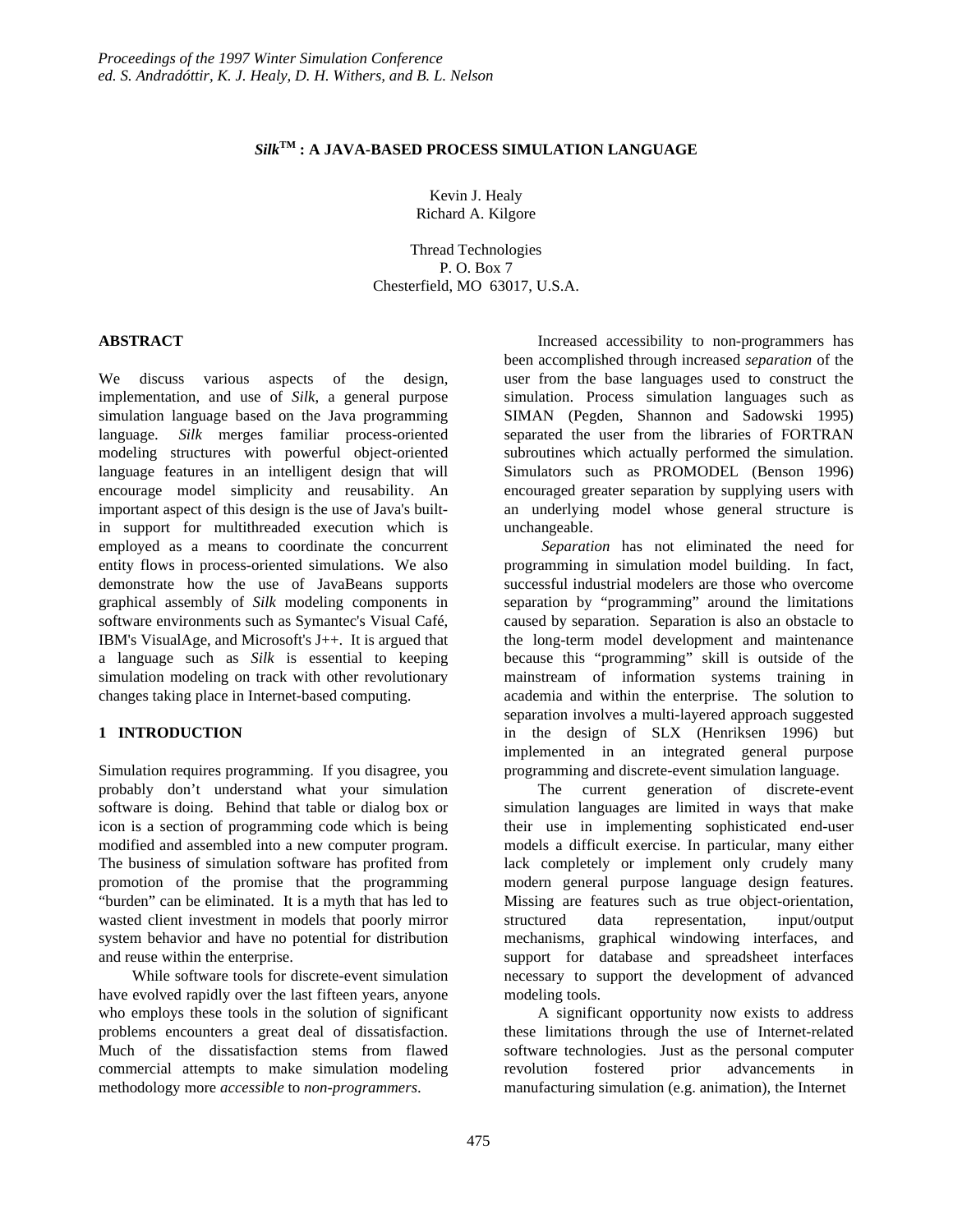revolution will foster new methods of employing simulation across the enterprise. One of the most promising of these enabling technologies is the Java programming language.

The advent of the Java programming language and other Internet-related technologies facilitate a fundamentally different approach to the design and implementation of simulation software that specifically addresses the shortcomings of existing tools. In particular, the combination of process-oriented simulation, Java, and the JavaBeans component architecture will allow models to be packaged in a way that increases accessibility to the user without the compromises required by increased separation of the user from the underlying modeling language.

The work described here represents an effort to change the current course of simulation modeling. It is not just another simulation language and it is not just another modeling environment. It is an opportunity to establish simulation programming in the mainstream of the computing world. It is an invitation for the next generation of programmer/modelers to make simulation a tangible asset that can be shared throughout the enterprise beyond the tenure of the model creator. It is a methodology that promotes convenience but not through the limitation of creativity or skill.

In sections 2 and 3 of this paper we review some fundamentals of process-oriented models, objectoriented programs and the Java programming language. Examples of the integration of process-orientation and object-orientation in the Java-based *Silk* simulation language are presented in Section 4. Section 5 demonstrates the use of JavaBeans component architecture for developing self-contained, reusable modeling components.

## **2 PROCESS-ORIENTED SIMULATION AND OBJECT-ORIENTED METHODS**

*Process-oriented* simulation is a phrase commonly used to denote a particular world-view employed in modeling the dynamics of a discrete-event system. The prevailing frame of reference is through the transactions of transient system entities. A process-oriented model is a description of the sequence of processing steps these entities experience as they flow through the system. The approach has significant intuitive appeal and is the predominant modeling world-view supported by commercial simulation software tools.

The origins of this approach can be traced to the creators of SIMULA (Kirkerud 1989), an ALGOLbased programming language with process simulation extensions developed in the 1960's. It is also significant that the process-oriented features in SIMULA embodied in their design and implementation the essence of what are now commonly called objectoriented methods. Only after a lengthy period of relative anonymity were these concepts rediscovered and more generally formalized.

Despite common origins and the ideal suitability of object-oriented methods to the task of structuring process models, the simulation user community has been slow to adopt object-oriented methods. A contributing factor has been a lack of commercial simulation software tools with coherent and accessible support for object-oriented process modeling. Much of what is available tends to couch simple concepts in arcane terminology and implementations with unnecessarily cumbersome syntax and semantics. In fact, an appreciation for object-oriented methods and their attendant benefits requires only the understanding of a few simple concepts; namely, *encapsulation*, *classes*, *messages*, and *inheritance*.

Objects and their software implementation are patterned after real-world objects. They have data (attributes, characteristics, properties, etc.) that represent the *state* of the object and a set of *behaviors* that describe the ways in which they can be operated on. In an object-oriented approach, the association between the state of an object and it's set of behaviors is made explicit via *encapsulation* whereby both are defined in an integral, self-contained unit called a *class*. This collective definition serves as a template or blueprint for creating particular *instances* of the corresponding *class*. Each *instance* (of which there may be many) possesses its own unique copy of the state-related data defined by the class but shares the behaviors. Communication between objects is confined to a formalized system of *messages*. It is convenient to think of message generation and processing as just additional types of behaviors defined on the sending and receiving classes. Finally, *inheritance* is a mechanism by which new classes can be defined as extensions of existing ones. The derived class has all the characteristics and behaviors of the parent class (which may itself be derived from others) plus some added functionality in the form of new characteristics and/or behaviors.

It is easy to see in these concepts two particularly natural applications to process-oriented simulation modeling. One is the use of encapsulation to make explicit the association between the representation of an entity and its sequence of processing steps. Another is the encapsulation of extended sequences of low-level processing steps into submodels whose behavior can be invoked as a single high-level processing step by instances of a desired entity class. These two notions are central to the design of *Silk* which implements an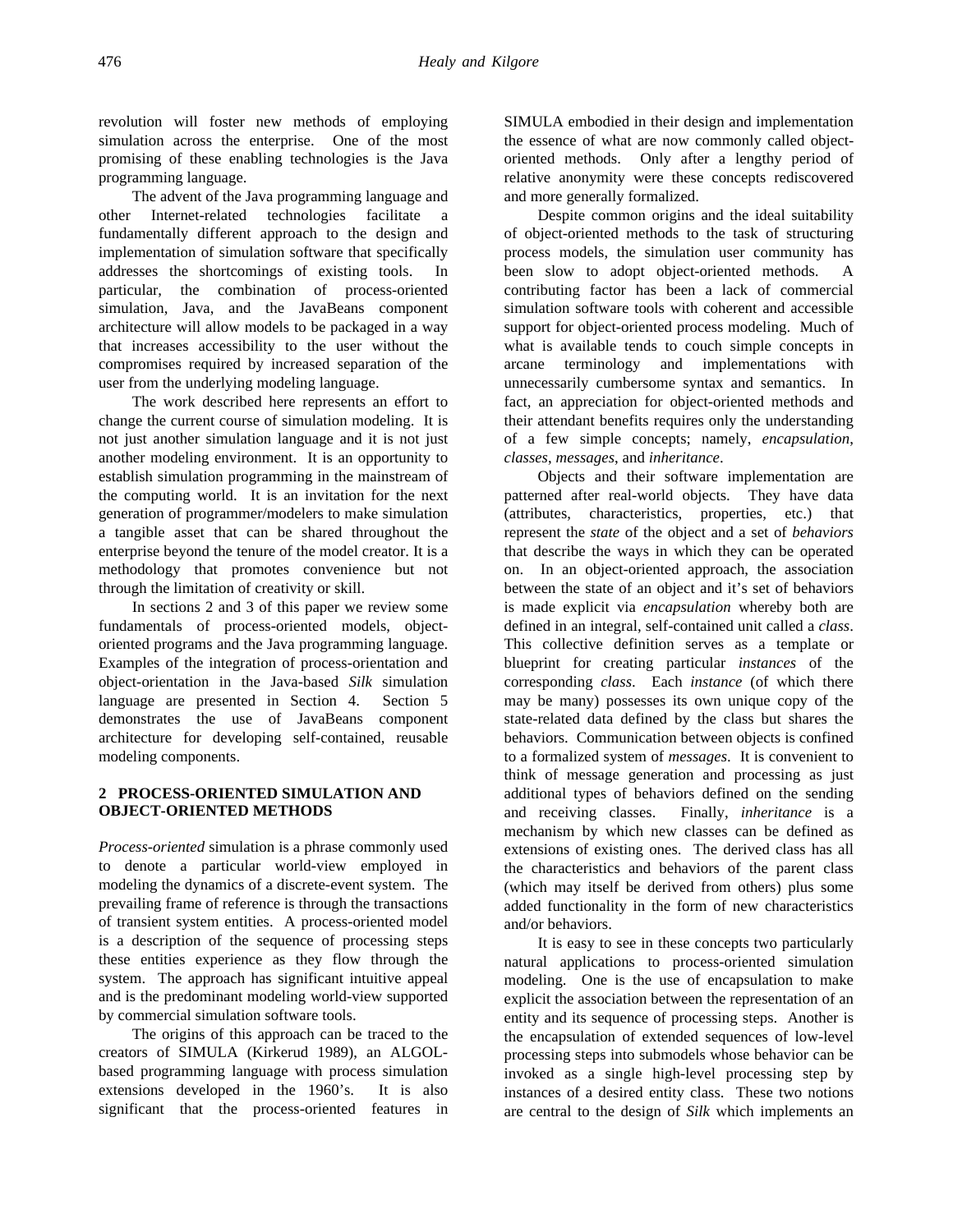object-oriented, process modeling capability within the framework of the Java programming language.

## **3 WHY JAVA?**

The idea of adding process-oriented simulation capabilities to a general purpose object-oriented programming language is not new. CSIM (Schwetman 1995) and YANSL (Jones and Roberts 1996), both of which are based on C++, take this approach. There are, however, unique aspects to the Java language that lead to fundamental distinctions between our approach and others.

The Java language has several features that are ideally suited to the implementation of advanced discrete-event simulation architectures and reusable simulation software components. One is a simple yet powerful framework that greatly facilitates the implementation of object-oriented design methodology and its capabilities for creating flexible, modular, and reusable programs. Also, where other languages rely on a host of third-party supported libraries, Java includes native support for networking and common Internet protocols, database connection (via Java Database Connectivity), multithreading, distributed objects (via Remote Method Invocation), and graphical user interfaces (via the Abstract Windowing Toolkit). Another well recognized strength and appeal of Java is the "Write Once, Run Anywhere" platform independence it provides developers. Perhaps the most compelling argument for a Java-based approach is to leverage the rapidly growing number of resources being dedicated to the support of Java as a programming standard.

Java was released by Sun Microsystems in May of 1995. The language is actually the by-product of an initiative by a small group within the company attempting to develop a compact, portable programming language for consumer electronics (O'Connel 1995). Despite the unprecedented level of attention devoted to Java during the relatively short time since its introduction, there are some widely held misconceptions regarding the language. This is the result of an interesting combination of phenomena. Foremost among these is the fact that few people have firsthand experience with Java. Instead, most people's impressions are likely to have come from superficial accounts that appear in the popular press which tend to focus on the potential business implications of Java's widespread acceptance on Microsoft Corp.'s dominance of the market for desktop computing software (Schlender 1996). Accounts that address its use as a programming tool linked to Internet Web browsers tend to emphasize applications involving

simple types of dynamic behaviors for Web pages or so-called "thin" client programs whose purpose is merely to provide users a remote interface to serverbased applications. In fact, Java is full-fledged general purpose language for creating safe, portable, robust, object-oriented, multithreaded, interactive programs for virtually any area of application. (Naughton 1996). And while the Internet aspects of the language are a key feature, it is also the case that non-network-based Java applications can be easily configured to run in a standalone environment that does not require Internet access.

Another widely held misconception involves the interpretive nature of the Java runtime virtual machine and its effect on execution speed. In fact, with socalled just-in-time compilation techniques the translation to machine level instructions from byte code that occurs when a Java method is first invoked is cached so that subsequent calls execute as if precompiled. This results in execution speeds that are comparable to traditional compiled languages.

## **4** *Silk* **: A JAVA SIMULATION LANGUAGE**

The design of *Silk* was motivated by the desire for a small but powerful general purpose process–oriented modeling capability that could be extended by users in a straightforward and unrestricted manner. The idea was to start with a superior general purpose programming language and add to it process-oriented simulation modeling capabilities.

In the *Silk* simulation language, models are developed directly in the Java programming language using a package of classes consisting of a relatively few but powerful process-oriented modeling features. Both the design and implementation of the modeling constructs exploit the inherent object-oriented nature of the Java language to produce a harmonious blend of process-oriented semantics and syntax. The powerful and well-designed general purpose object-oriented framework of the Java language also provides modelers with a structured mechanism to easily extend the core modeling components without limitation.

Many of the features of the *Silk* modeling formalism can be illustrated by way of a few simple examples. Although helpful, detailed knowledge of the Java programming language is not required. Figure 1 contains a Java class named Customer that models the representation and behavior of entities processed by a single-server queue.

The Customer class definition begins with declarations of the data representing the state of these entity types. Each instance of the Customer class is assigned an attribute that stores its time of arrival to the system. The interarrival and processing time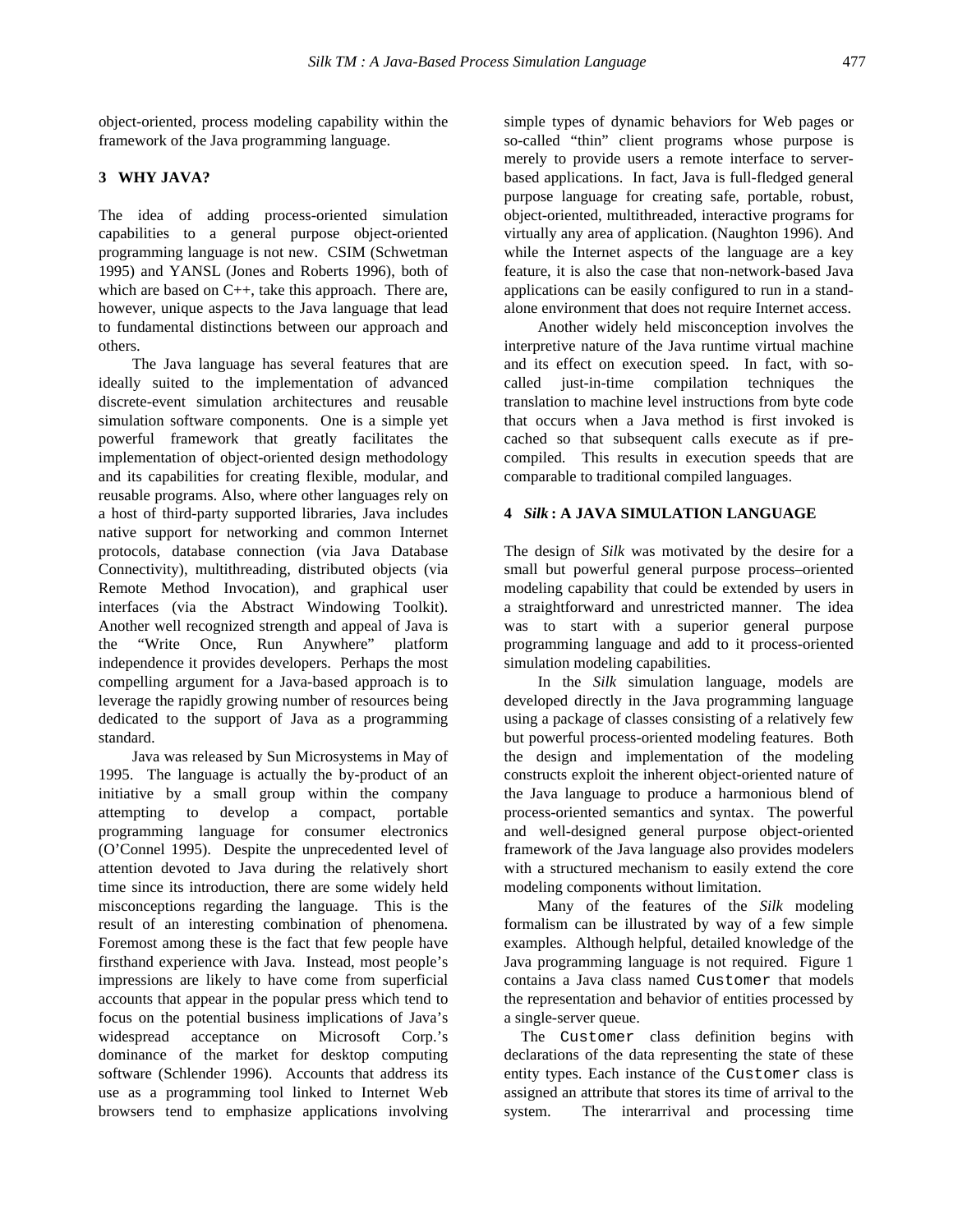```
import silk.*;
public class Customer extends Entity {
   double time_of_arrival;
  static Uniform inter_arv_time = new Uniform( 2, 5 );
  static Uniform process_time = new Uniform(1, 4);
  static Queue in_q = new Queue("Input Queue");
  static Resource server = new Resource("Server");
  static Time_Weighted = new Time_Weighted( in_q.length, "Queue Size");
   static Observational system_time = new Observational("Time in system");
   public void run ( ) {
      create ( inter_arv_time.sample( ) );
      time_of_arrival = time;
      queue ( in_q );
     while ( condition( server.getAvailability( ) == 0 );
      dequeue ( in_q );
      seize ( server );
     delay ( process_time.sample( ) );
      release ( server );
      system_time.record( time – time_of_arrival );
      dispose ( );
   }
}
```
Figure 1: Example of *Silk* Process-Oriented Syntax (Single-Server Model).

generators, the server, and its associated queue also constitute part of the state of the Customer class. The static qualifier that precedes each of these declarations means that these data are shared by all instances of the Customer class rather than being unique to each entity that is created. It is significant that to note that each of these process simulation specific data types (Uniform, Queue, and Resource) are themselves implemented as classes in the *Silk* package. Access to them from the Customer class is enabled by the inclusion of the import statement. The remaining components of the state consists of static instances of other *Silk* classes used to record time-weighted statistics on the queue length and observational statistics on the time customers spend in the system.

In Java, class behaviors are implemented as *methods* which are similar to executable functions in traditional procedural programming languages. The *Silk* formalism requires that each entity class definition contain, at the least, the distinguished method named run which serves as the starting point of execution for each instance that is created. In this case, the run method consists of a sequence of other method invocations that model the familiar "inter-create, waitfor-server, seize-server, delay, release-server" logic that characterizes the activity in a single server queue. The

corresponding methods that implement these individual process modeling behaviors are all inherited from the predefined *Silk* class named Entity by virtue of the extends qualifier included in the Customer class definition.

It is also interesting to note the explicit uncoupling of the queueing, status delay, and seize processes that is employed in the design of *Silk*. Delays based on the state of the system are modeled more generally by the powerful and flexible while(condition( )) construct which delays an entity until the prescribed condition is satisfied. In fact, the queue and dequeue processes are in this case employed only as a means to collect statistics on the number of entities awaiting service.

In addition to the entity classes like Customer, two other classes are needed to produce a working simulation. The first is a class named Simulation that implements the behavior associated with the initialization of a model. At a minimum, this includes setting the simulation run length and creating the first instance of an entity class. The Simulation class also serves to define any state-related data that is global to the simulation model. The other required class is part of every Java program and provides the point-ofentry at which the program begins execution. By convention, this is the init method for programs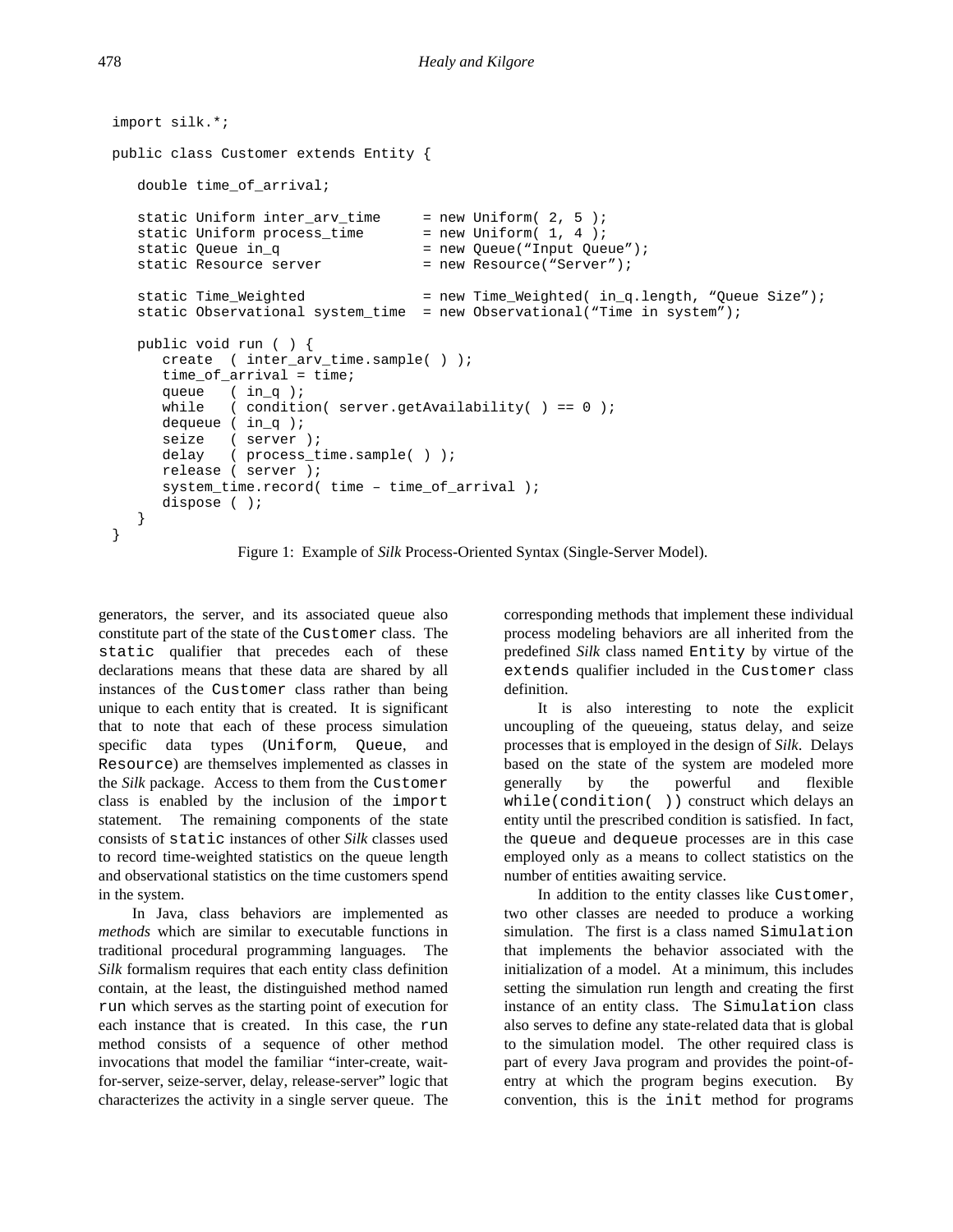implemented as browser-based applets or the main method for those implemented as stand-alone applications. *Silk* simulations can be implemented as either. The only requirement is that this distinguished class create an instance of the predefined class named Silk and invoke its start method. The two class definitions appearing in Figure 2 along with the Customer class defined in Figure 1 constitute a working simulation model of the single server queue.

```
import silk.*;
public Class Example {
   public static void main(String args[]){
    Silk my\_silk = new Silk();
     my_silk.start();
   }
}
public Class Simulation extends Silk {
   public void run ( ) {
    end_time = 100.;
     Customer first_one = new Customer( );
     first_one.start( );
   }
}
```

```
Figure 2: Required Silk Simulation Classes
```
Native support for multithreaded execution is a crucial aspect to the implementation of a natural process-oriented modeling capability in Java. Instances of classes that extend Entity run as separate threads of execution that are alternately suspended and resumed to coordinate the time-ordered sequencing of entity movements in the model. A thread is suspended when the corresponding entity encounters a deterministic or status delay modeled by the delay method and while( condition( )) constructs, respectively. There is also an executive thread running that coordinates the management of simulated time and the resumption of suspended threads whenever a corresponding entity's deterministic time delay expires or a system state change occurs that triggers the emergence of an entity from a status delay.

It is always intimidating to see a new modeling language or programming language for the first time, so before moving to the next example, consider the potential of what has been presented in this section. The objective of Silk is not a "better" approach to modeling the single-server queue. Every simulation language is successful in making simple models appear simple. What is unique in the design of *Silk* is the flexibility provided to the user to make complex models more manageable through a combination of

programming and modeling extensions to the fundamental *Silk* classes. Users are encouraged to make full use of the Java programming language to write customized extensions to *Silk* that include more complex process classes such as "transport", "warehouse" or "schedule ". And users are encouraged to demonstrate and share these extensions with their internal and external clients who can browse and execute *Silk* models over the network using any Javacompatible browser on any hardware platform.

As an example of the potential of this extensibility and reusability, consider the possibility of creating a more generic "single-server" process. The goal is to encapsulate the generic behavior associated with a single-server queue. One approach is to implement the single-server sub-model as the inheritable method of the Entity parent class. However, in models where many different types of entities exist, only a subset of these entity types may utilize the new "single-server" process.

An alternative is to encapsulate the single-server sub-model in its own class that inherits from the predefined *Silk* class named Process. This approach is shown in Figure 3. The queue, server, and delay time distribution objects have been made properties of a new class named SingleServer whose serve method implements the generic process logic of a single server queue. The particular delay time distribution is specified when creating an instance of the SingleServer class which takes place when the Simulation class is automatically instantiated at initialization. Finally, the process logic associated with instances of the Customer class has been modified so that the sequence of steps involved in serving customers of this type is triggered by simply invoking the serve method on the desired single server.

The value of these types of extensions to the *Silk* language may be best appreciated by more experienced modelers who can better visualize the possible consolidation of the base *Silk* classes into a customized higher-level language. But the ultimate value may be to those new users who are attracted to visual modeling techniques where models are created through *pointand-click/drag-and-drop* interfaces with libraries of modeling components. This capability is simply another extension of the Java language known as JavaBeans.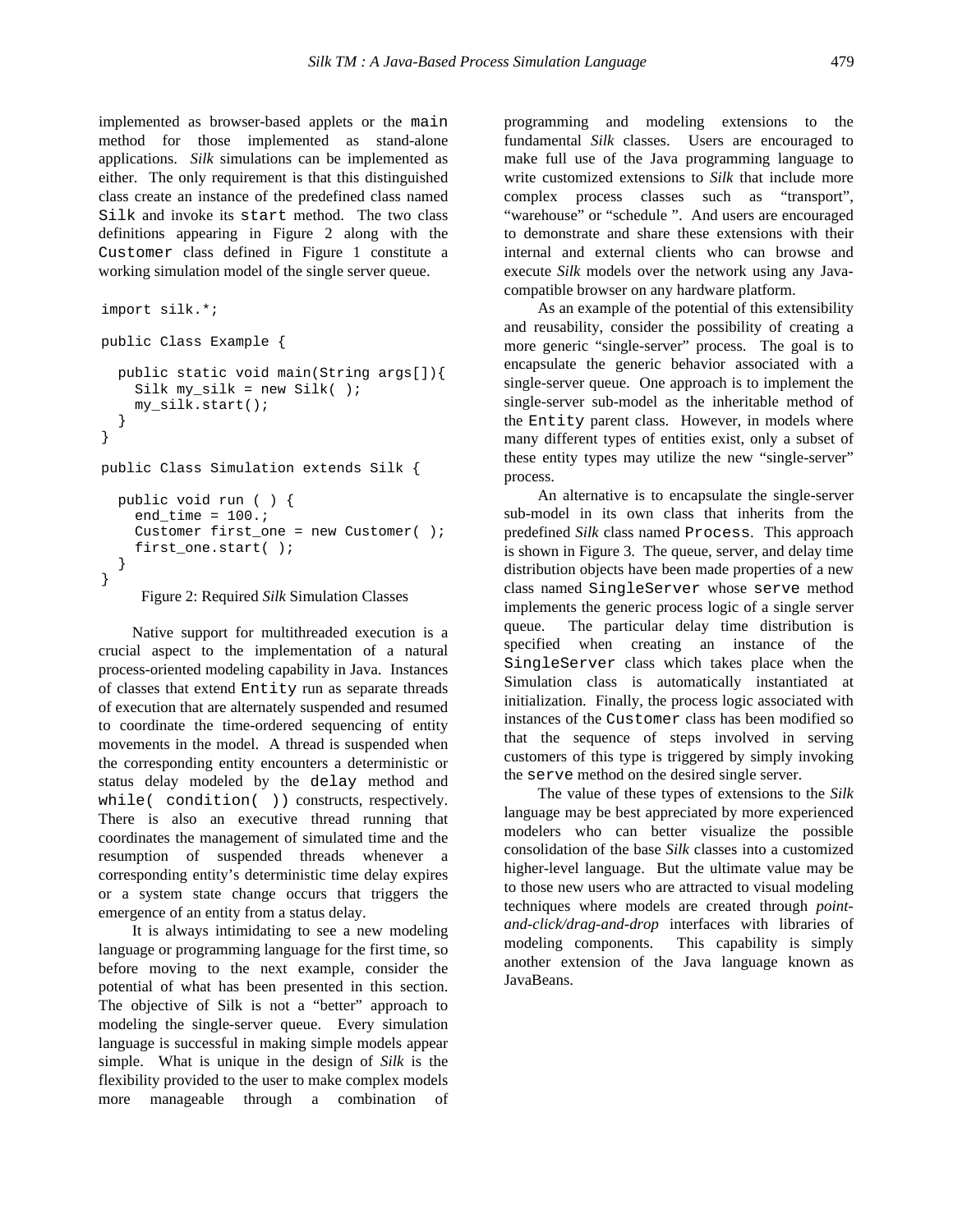```
import silk.*;
public class Simulation extends Silk {
    public SingleServer station = new SingleServer( new Uniform( 2,4 ) );
    public void run ( ) {
      end time = 100.;
       Customer first_one = new Customer( );
       first_one.start( );
    }
}
public class Customer extends Entity {
    double time_of_arrival;
   static Uniform inter_arv_time = new Uniform(2, 5);
    public void run ( ) {
       create ( inter_arv_time.sample( ) );
       time_of_arrival = time;
       station.serve( this );
       system_time.record( time – time_of_arrival );
       dispose ( );
    }
}
public class SingleServer extends Process {
    Resource server = new Resource ( "Server" );
   Queue in_q = new Queue ( "Input Queue" );
    Distribution process_time;
    public SingleServer ( Distribution dist ) {
       process_time = dist;
    }
    public void serve ( Entity ent ) {
       ent.queue ( in_q );
      while ( ent.condition ( server.getAvailableility() == 0 ) );
       ent.dequeue ( in_q );
       ent.seize ( server );
      ent.delay ( process_time.sample( ) );
       ent.release ( server );
    }
}
```
Figure 3: Example of Extending *Silk* to Include a Single-Server Process

## **5 JAVABEANS AND VISUAL MODELING**

There is a clear trend in software development toward object-oriented techniques and component software environments that allow programmers to build applications in less time and with less money. The conventions that constitute JavaBeans bring the component development model to Java and *Silk*.

The component model is made up of an architecture and application programming interface. Together these elements provide a structure whereby program components can be combined to create an application. One of the important features of JavaBeans is that it does not alter the existing Java language. Instead, the strengths of Java have been built-upon and extended.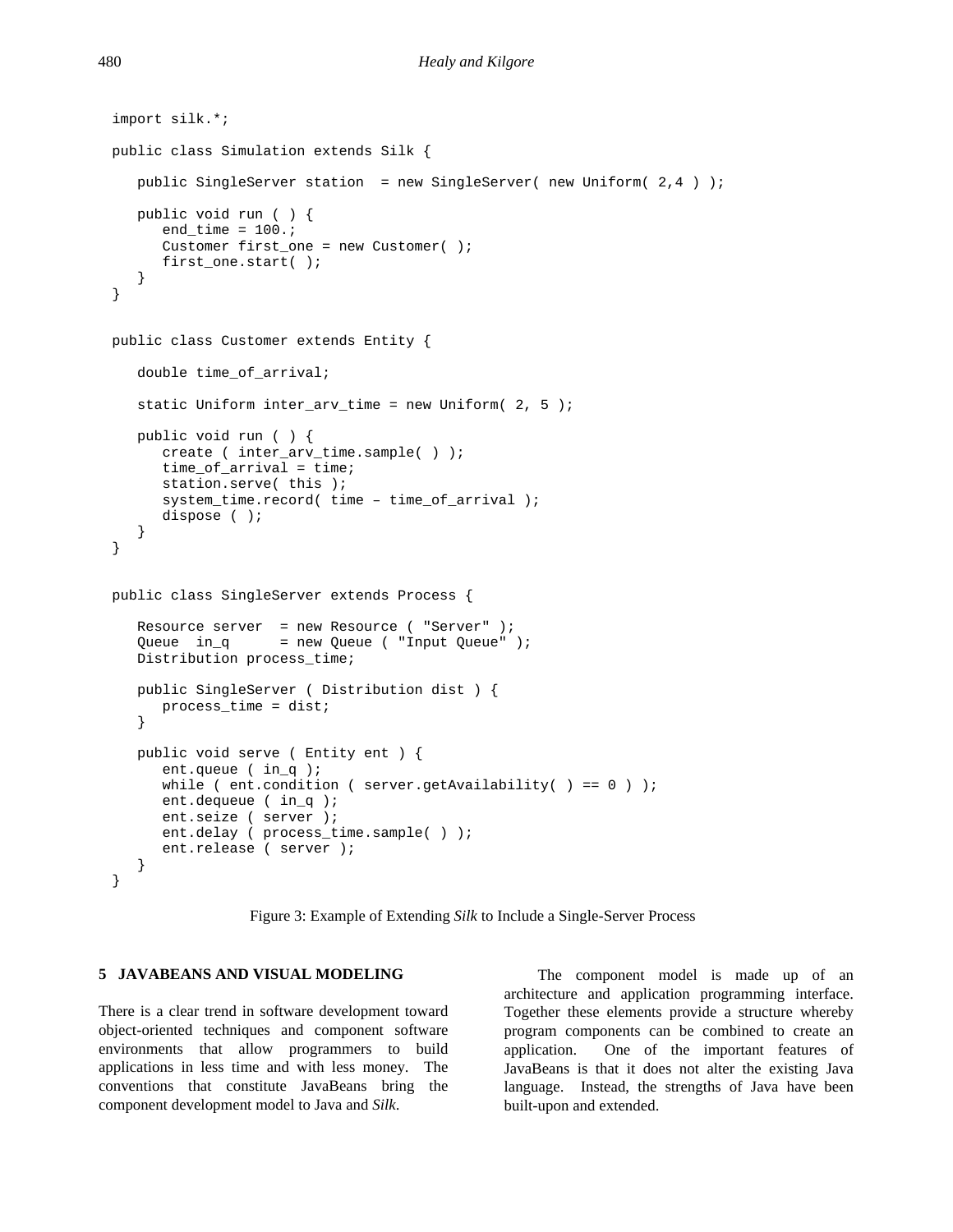Since JavaBeans are built purely in Java, they are fully portable to any platform that supports the Java runtime environment. Visual programming is a key part of the JavaBeans component model. User-defined "beans" can be incorporated into any of the growing number of sophisticated visual development tools that support the open JavaBeans standard including Symantec's Visual Café, IBM's VisualAge, and Microsoft's J++.

It is a relatively simple matter to write selfcontained, reusable JavaBean components that automatically make known their functionality and interoperability to these development environments. Within the environment, they can be incorporated into user-defined component toolboxes or palettes. Users can then assemble components visually into an application by placing them in a workspace and editing their properties to create a desired behavior. None of these manipulations require code to be written by the application developer.

The combination of JavaBeans and the *Silk* package of process simulation extensions to Java is demonstrated in Figure 4 using Symantec's Visual Café. The single-server process is associated with an icon and incorporated into Symantec's component tool

palette under a tab labeled Simulation. In this case, the server is a Lithography workstation which is part of a semiconductor fabrication processs. All of the properties of the Lithography workstation object are automatically exposed to the user and can be modified through a "properties" editor. The standard Java paint method was also added to the single server component to control its graphical depiction during design time and animation during the execution of the model.

## **6 SUMMARY**

The *Silk* simulation language has been proposed as a breakthrough opportunity to encourage better discrete-event simulation through better programming by better programmers. Since the modeling language is integrated into the programming language, the full power and flexibility of the Java programming language is available and any Java environment (Symantec Visual Café, Microsoft J++, etc.) can be used for model building and debugging. And since a simulated entity is implemented as a separate program thread, there is a direct correspondence between an entity executing process steps in the process model and



Figure 4: Graphical Modeling Using *Silk*-Based JavaBeans.